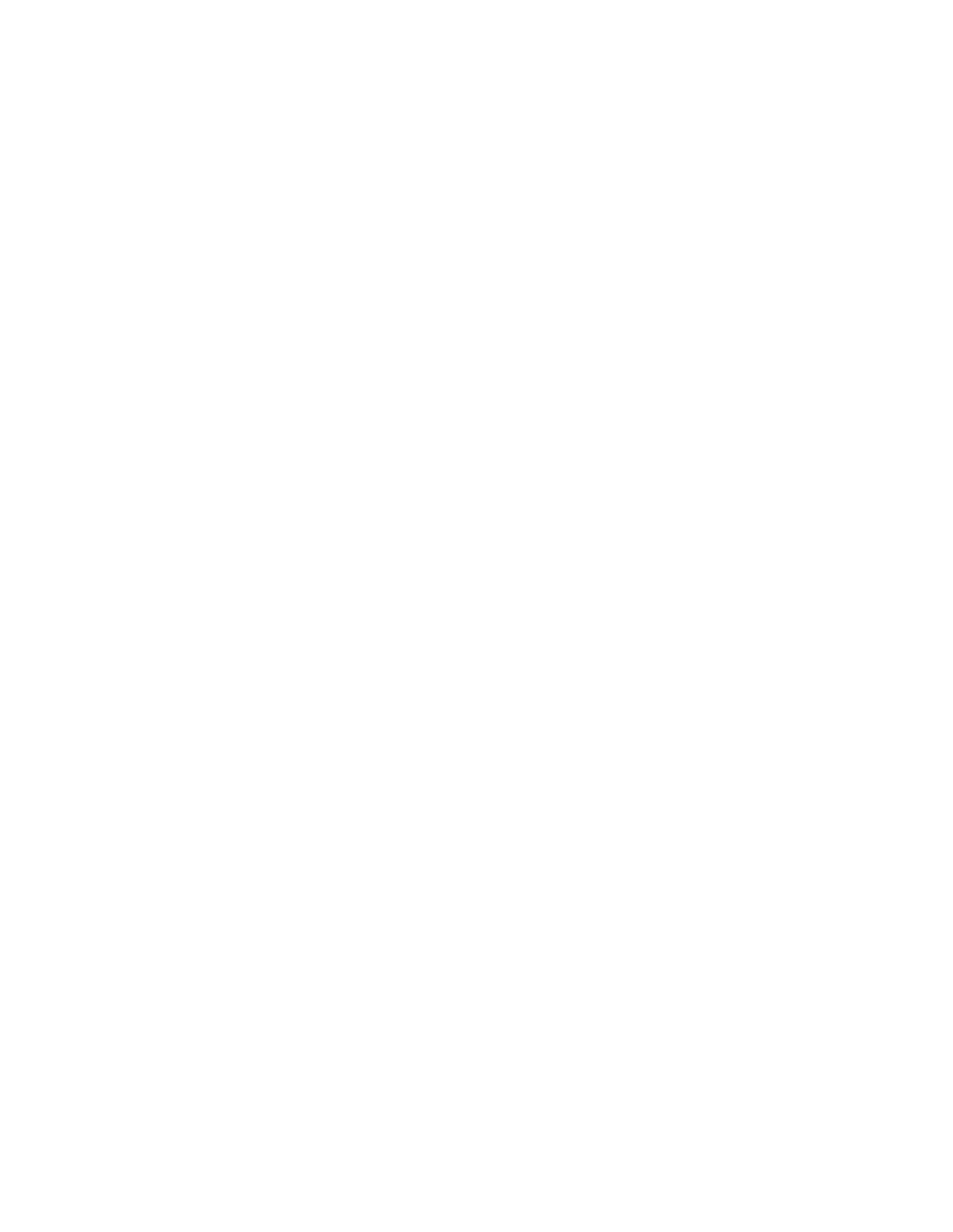# CHARGING POLICY

#### **Introduction**

All education during school hours is free. We do not charge for any activity undertaken as part of the National Curriculum with the exception of individual or group music tuition.

## **Voluntary contributions for activities as part of the Curriculum**

When organising school trips or visits which enrich the curriculum and educational experience of the children, the school invites parents to contribute to the cost of the trip. All contributions are voluntary. If we do not receive sufficient voluntary contributions, we may cancel a trip.

If a parent wishes their child to take part in a school trip or event, but is unwilling or unable to make a voluntary contribution, the child is still allowed to participate fully in the trip or activity as long as parental consent has been given. If appropriate funds allow, the school may pay a proportion of the costs in order to support a visit. Parents have a right to know how each trip is funded. Pupils in receipt of Pupil Premium will have the full cost of these trips or visits paid from the Pupil Premium grant.

#### **Music Tuition**

All children study music as part of the normal school curriculum. We do not charge for this. Extra –curricular clubs may incur a charge. There is also a charge for individual or group music tuition if this is not part of the National Curriculum.

We give parents information about additional music tuition at the start of each academic year. Parents pay the music teacher, with the rate and terms and conditions agreed in advance. Pupil Premium Children are entitled to receive music lessons funded from their pupil premium grant.

#### **Swimming**

The school organises swimming lessons for children in Years 3/4 and Years 5/6 during the Autumn Term. Lessons take place in school time and are part of the National Curriculum. These are provided by the Local Authority and no charge is made for it. We inform parents when these lessons are to take place and ask for their written permission for their child to take part in these. The transport cost to the swimming pool is met by the school.

#### **Optional Extra Activities**

(Activities which take place wholly or mainly outside school hours and are not required to fulfill statutory duties relating to the National Curriculum or Religious Education).

It is the governor's policy to charge for such activities organized by the school. The basis for calculating the charge will be proportionate for each participating pupil for travel, board and lodging, materials, books, equipment, entrance fees and insurance.